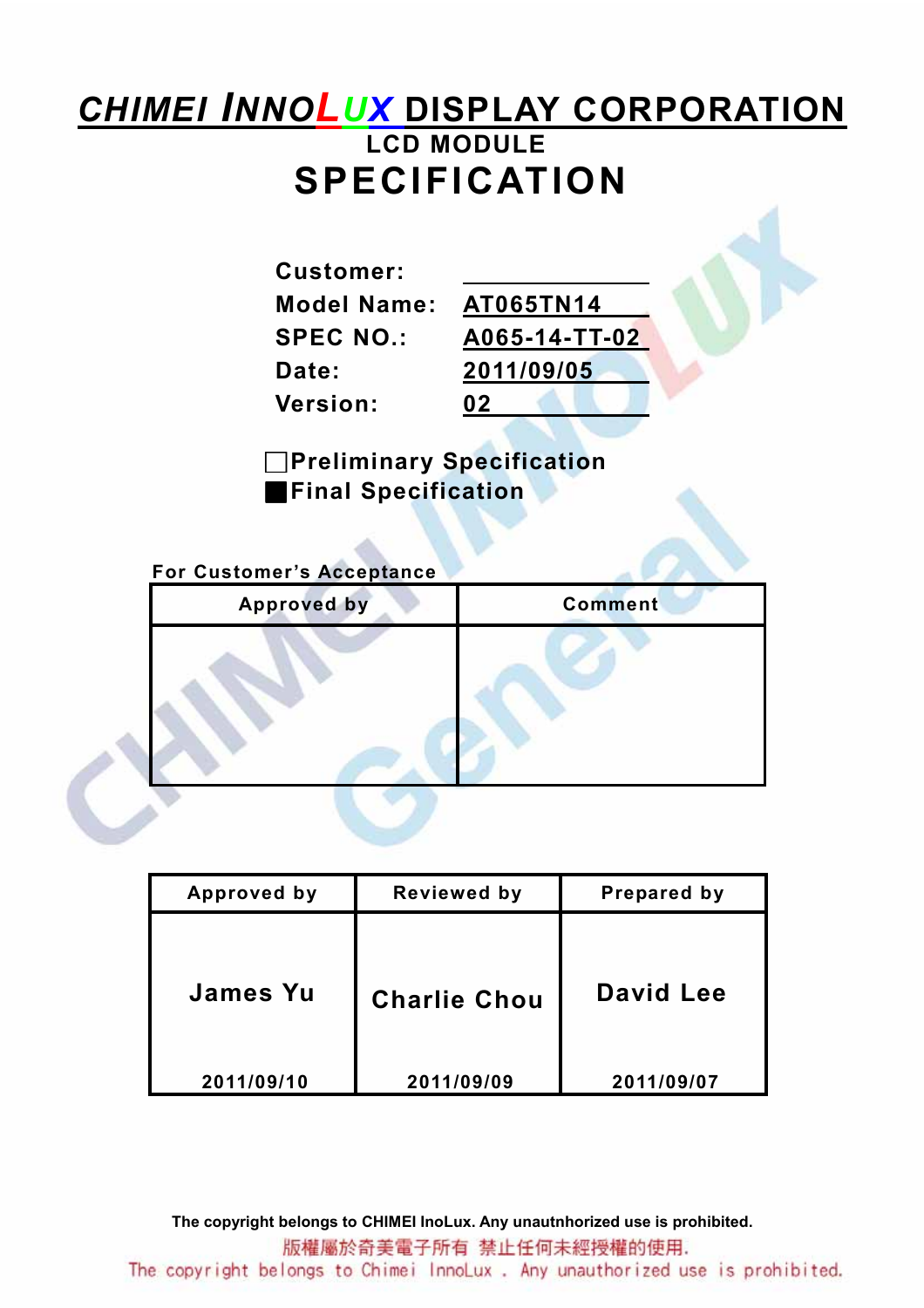# CHIMEI INNOLUX

CHIMEI InnoLux copyright 2004 All rights reserved, Copying forbidden.

#### Record of Revision

| Version                   | <b>Revise Date</b> | Page           | Content                                                        |
|---------------------------|--------------------|----------------|----------------------------------------------------------------|
| Pre-spec. 01              | 2010/01/07         |                | Initial release.                                               |
| Final-spec. 01            | 2010/05/24         | $\mathbf 1$    | Add Backlight power consumption and<br>panel power consumption |
|                           |                    | $\mathbf 1$    | <b>Add Weight</b>                                              |
|                           |                    | 6              | Modify Operation Temperature and Storage Temperature           |
|                           |                    | $\overline{7}$ | Modify Power voltage and Current for Driver                    |
|                           |                    | 13             | <b>Modify Optical Specifications</b>                           |
|                           |                    | 20             | <b>Add Package Drawing</b>                                     |
| Final.-spec.02 2011/09/05 |                    | 12             | Modify the Luminance from 400nits(typ.) to 500nits (typ.)      |
|                           |                    |                |                                                                |

The copyright belongs to CHIMEI InnoLux. Any unauthorized use is prohibited. 版權屬於奇美電子所有 禁止任何未經授權的使用. The copyright belongs to Chimei InnoLux. Any unauthorized use is prohibited.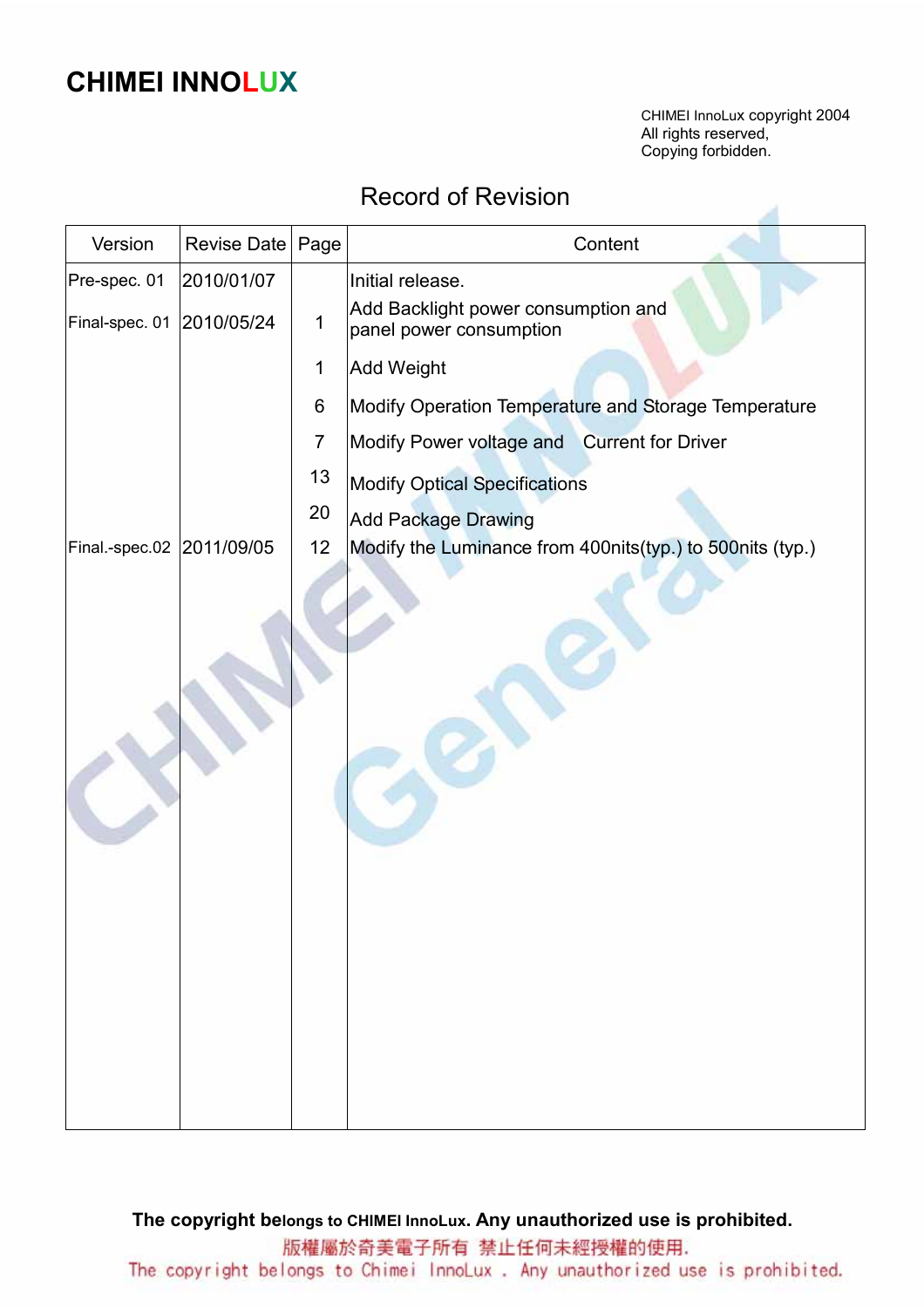# **CHIMEI INNOLUX**

#### **Contents**

| 1. |               |     |
|----|---------------|-----|
|    |               |     |
|    |               |     |
|    |               |     |
|    |               |     |
|    |               |     |
|    |               |     |
|    |               |     |
|    |               |     |
|    |               |     |
|    |               |     |
|    |               |     |
|    |               |     |
|    |               |     |
|    |               |     |
| 5. |               |     |
|    |               |     |
|    |               |     |
|    |               |     |
|    |               |     |
|    |               |     |
|    | 6.7. Cleaning | .17 |
|    |               |     |
|    |               |     |
|    |               |     |
|    |               |     |
|    |               |     |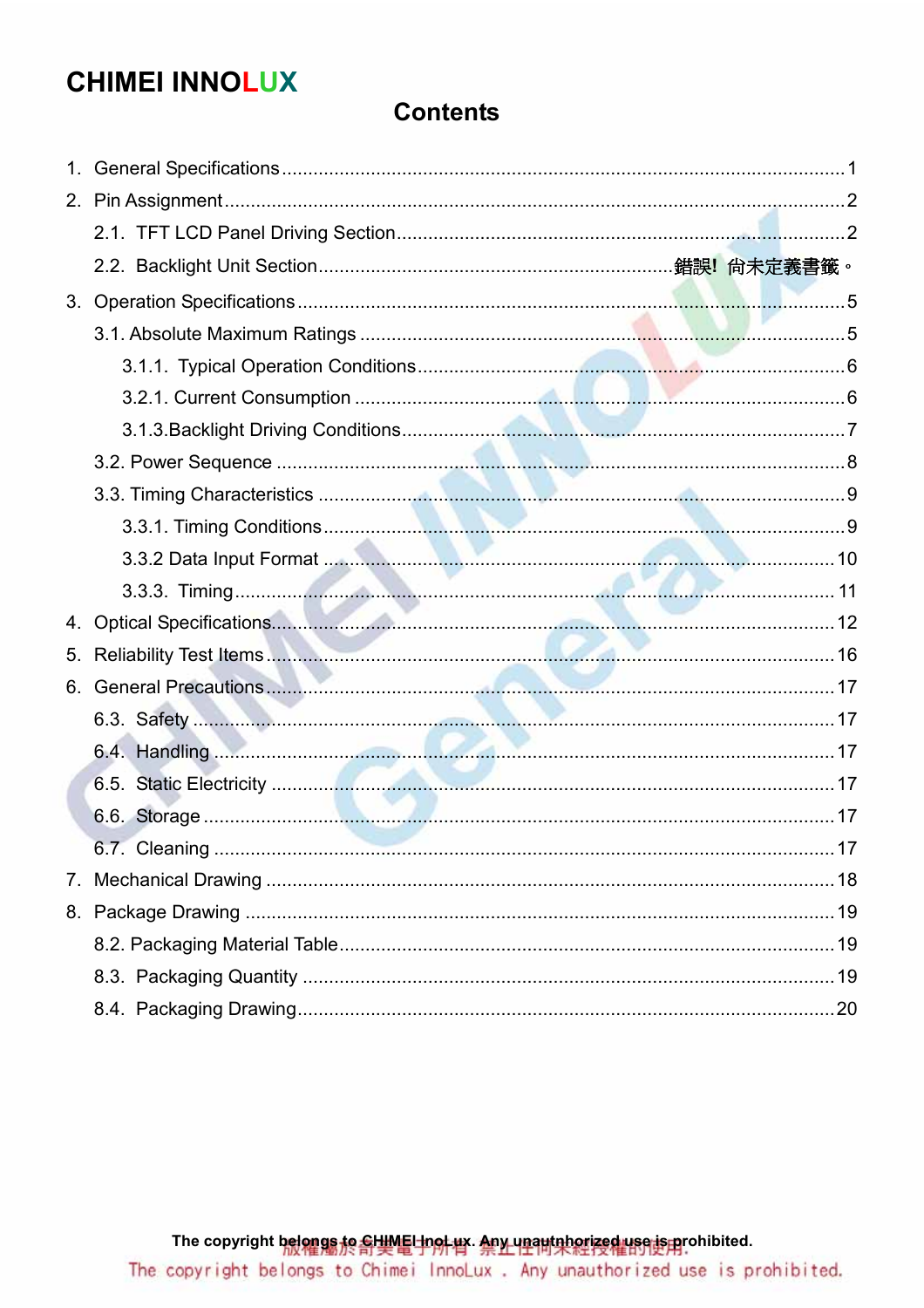# 1. General Specifications

| No.            | <b>Item</b>                        | <b>Specification</b>                       | <b>Remark</b> |
|----------------|------------------------------------|--------------------------------------------|---------------|
| $\mathbf{1}$   | <b>LCD</b> size                    | 6.5 inch(Diagonal)                         |               |
| $\overline{2}$ | Driver element                     | a-Si TFT active matrix                     |               |
| 3              | <b>Resolution</b>                  | $800 \times 3(RGB) \times 480$             |               |
| 4              | Display mode                       | Normally white, Transmissive               |               |
| 5              | Dot pitch                          | $0.05975(W) \times 0.1598$ (H) mm          |               |
| 6              | Active area                        | 143.400 (W) $\times$ 76.704 (H) mm         |               |
| $\overline{7}$ | Module size                        | $155.2(W) \times 89.4(H) \times 5.5(D)$ mm | Note1         |
| 8              | Surface treatment                  | Anti-Glare                                 |               |
| 9              | Color arrangement                  | RGB-stripe                                 |               |
| 10             | Interface                          | <b>Digital</b>                             |               |
| 11             | View direction(Gray Inversion)     | 6 O'Clock                                  |               |
| 12             | <b>Backlight power consumption</b> | 1.488 W(Typ.)                              |               |
| 13             | Panel power consumption            | 0.235W(Typ.)                               |               |
| 14             | Weight                             | 0.1269kg                                   |               |

Note1: Refer to Mechanical Drawing.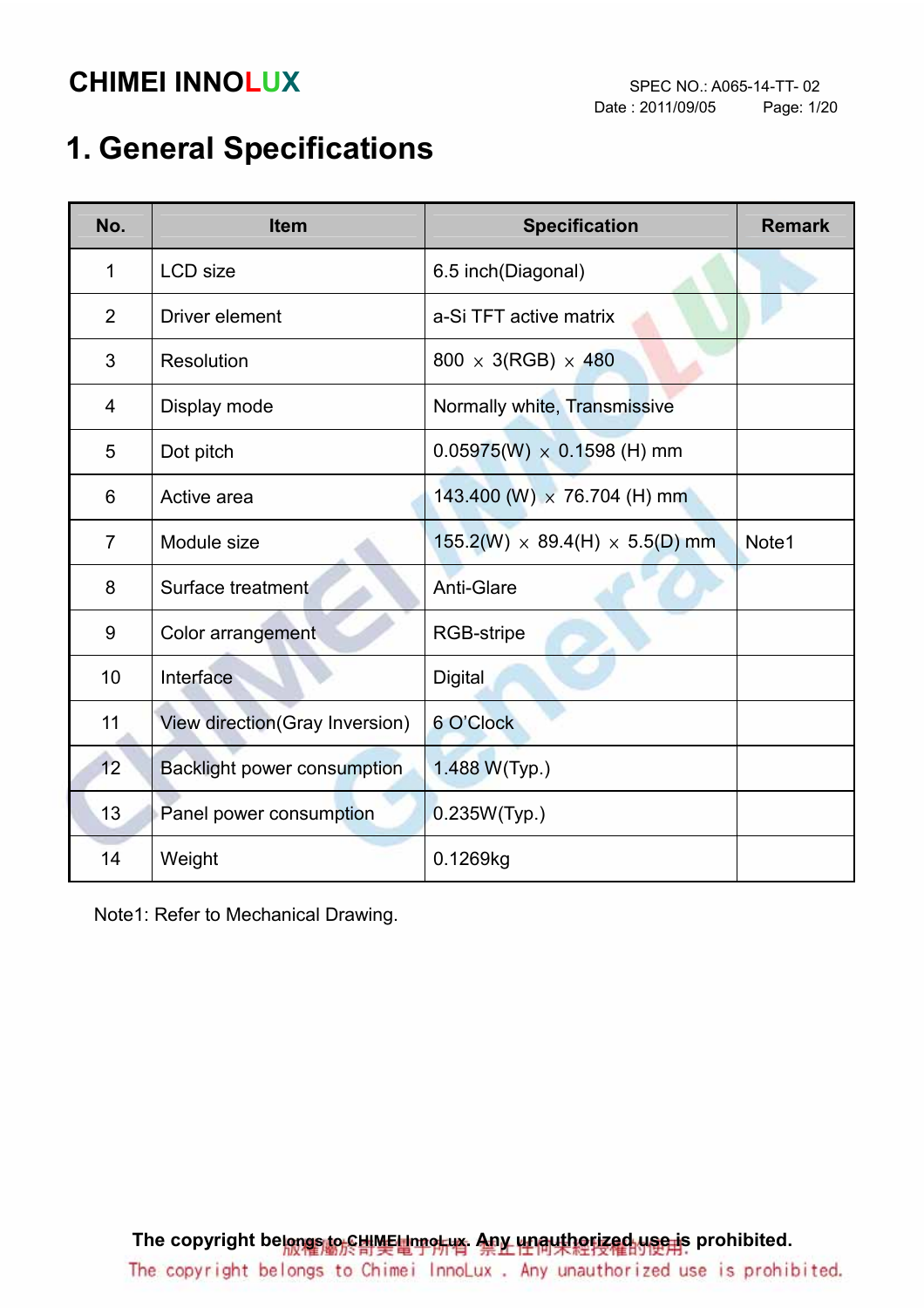# 2. Pin Assignment

### 2.1. TFT LCD Panel Driving Section

FPC Connector is used for the module electronics interface. The recommended model is FH12A-50S-0.5SH manufactured by Hirose.

| Pin No.        | Symbol         | I/O            | <b>Function</b>                   | <b>Remark</b> |
|----------------|----------------|----------------|-----------------------------------|---------------|
| 1              | $V_{LED+}$     | P              | Power for LED backlight (Anode)   |               |
| $\overline{2}$ | $V_{LED+}$     | P              | Power for LED backlight (Anode)   |               |
| 3              | $VLED-$        | P              | Power for LED backlight (Cathode) |               |
| 4              | $VLED-$        | P              | Power for LED backlight (Cathode) |               |
| 5              | <b>GND</b>     | P              | Power ground                      |               |
| 6              | $V_{COM}$      | $\mathbf{I}$   | Common voltage                    |               |
| $\overline{7}$ | $DV_{DD}$      | P              | <b>Power for Digital Circuit</b>  |               |
| 8              | <b>MODE</b>    | L              | DE/SYNC mode select               | Note 1        |
| 9              | DE             | $\mathsf{I}$   | Data Input Enable                 |               |
| 10             | VS.            |                | Vertical Sync Input               |               |
| 11             | <b>HS</b>      |                | <b>Horizontal Sync Input</b>      |               |
| 12             | <b>B7</b>      |                | Blue data(MSB)                    |               |
| 13             | B <sub>6</sub> |                | <b>Blue data</b>                  |               |
| 14             | <b>B5</b>      | $\mathsf{I}$   | <b>Blue data</b>                  |               |
| 15             | <b>B4</b>      | $\mathbf{I}$   | <b>Blue data</b>                  |               |
| 16             | <b>B3</b>      | $\overline{1}$ | Blue data                         |               |
| 17             | <b>B2</b>      | $\mathsf{I}$   | Blue data                         |               |
| 18             | <b>B1</b>      |                | Blue data                         | Note 2        |
| 19             | B0             |                | Blue data(LSB)                    | Note 2        |
| 20             | G7             |                | Green data(MSB)                   |               |
| 21             | G <sub>6</sub> | $\mathsf{I}$   | Green data                        |               |
| 22             | G <sub>5</sub> | $\mathsf{I}$   | Green data                        |               |
| 23             | G4             | $\mathsf{I}$   | Green data                        |               |
| 24             | G <sub>3</sub> | $\mathsf{I}$   | Green data                        |               |

The copyright belongs to CHIME InnoLux. Any unauthorized use is prohibited.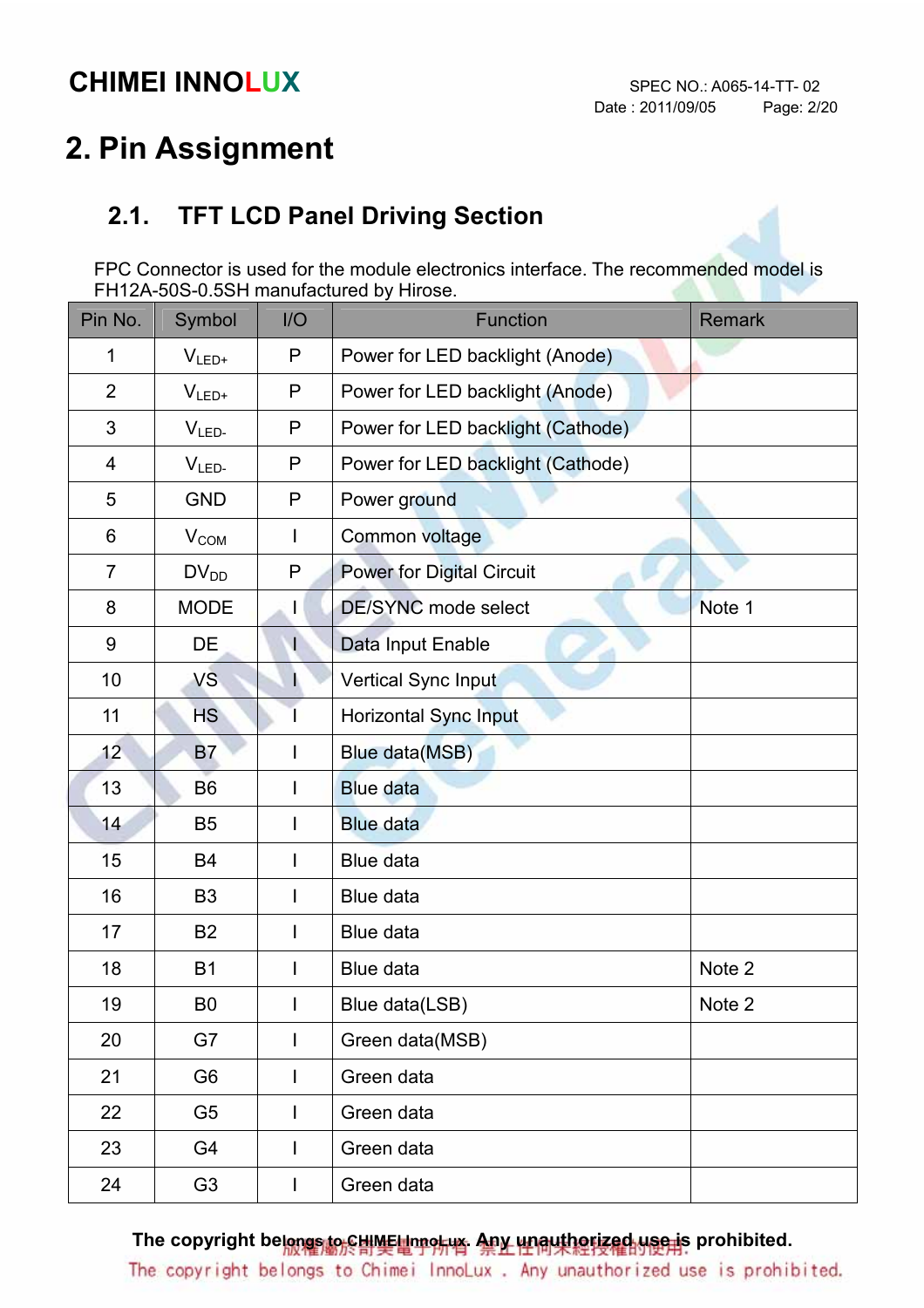|    |                        |                | Date: 2011/09/05                | Page: 3/20 |
|----|------------------------|----------------|---------------------------------|------------|
| 25 | G <sub>2</sub>         |                | Green data                      |            |
| 26 | G <sub>1</sub>         | $\mathbf{I}$   | Green data                      | Note 2     |
| 27 | G <sub>0</sub>         | $\mathbf{I}$   | Green data(LSB)                 | Note 2     |
| 28 | R <sub>7</sub>         |                | Red data(MSB)                   |            |
| 29 | R <sub>6</sub>         |                | Red data                        |            |
| 30 | R <sub>5</sub>         | $\mathbf{I}$   | Red data                        |            |
| 31 | R <sub>4</sub>         |                | Red data                        |            |
| 32 | R <sub>3</sub>         |                | Red data                        |            |
| 33 | R <sub>2</sub>         | I.             | Red data                        |            |
| 34 | R <sub>1</sub>         | $\mathbf{I}$   | Red data                        | Note 2     |
| 35 | R <sub>0</sub>         |                | Red data(LSB)                   | Note 2     |
| 36 | <b>GND</b>             | P              | <b>Power Ground</b>             |            |
| 37 | <b>DCLK</b>            | I.             | Sample clock                    | Note 3     |
| 38 | <b>GND</b>             | P              | <b>Power Ground</b>             |            |
| 39 | L/R                    | P.             | Left / right selection          | Note $4,5$ |
| 40 | U/D                    | I.             | Up/down selection               | Note $4,5$ |
| 41 | $V_{GH}$               | P              | Gate ON Voltage                 |            |
| 42 | $V_{GL}$               | P              | Gate OFF Voltage                |            |
| 43 | AV <sub>DD</sub>       | $\mathsf{P}$   | <b>Power for Analog Circuit</b> |            |
| 44 | <b>RESET</b>           |                | Global reset pin.               | Note 6     |
| 45 | <b>NC</b>              |                | No connection                   |            |
| 46 | <b>V<sub>COM</sub></b> | $\mathsf{I}$   | <b>Common Voltage</b>           |            |
| 47 | <b>DITHB</b>           | $\mathsf{I}$   | Dithering function              | Note 7     |
| 48 | <b>GND</b>             | P              | Power Ground                    |            |
| 49 | NC                     | $\blacksquare$ | No connection                   |            |
| 50 | NC                     | -              | No connection                   |            |

I: input, O: output, P: Power

Note 1: DE/SYNC mode select. Normally pull high.

When select DE mode, MODE="1", VS and HS must pull high.

When select SYNC mode, MODE= "0", DE must be grounded.

- Note 2: When input 18 bits RGB data, the two low bits of R,G and B data must be grounded.
- Note 3: Data shall be latched at the falling edge of DCLK.

#### The copyright belongs to CHIME InnoLux. Any unauthorized use is prohibited.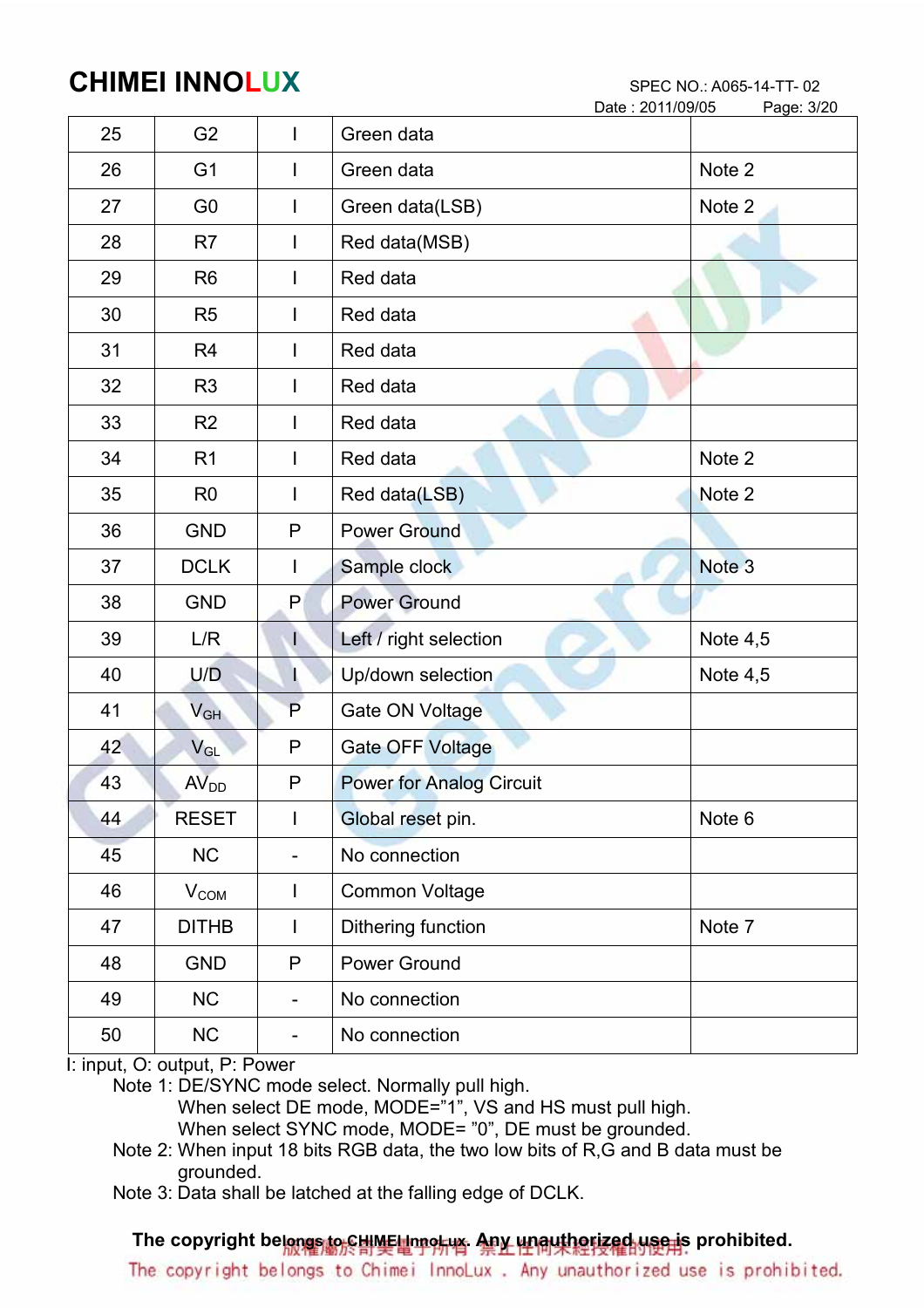Note 4: Selection of scanning mode

| Setting of scan control input |                  | Scanning direction        |  |
|-------------------------------|------------------|---------------------------|--|
| U/D<br>L/R                    |                  |                           |  |
| <b>GND</b>                    | $DV_{DD}$        | Up to down, left to right |  |
| $DV_{DD}$                     | <b>GND</b>       | Down to up, right to left |  |
| <b>GND</b>                    | <b>GND</b>       | Up to down, right to left |  |
| $DV_{DD}$                     | DV <sub>DD</sub> | Down to up, left to right |  |

Note 5: Definition of scanning direction. Refer to the figure as below:



- Note 6: Global reset pin. Active low to enter reset state. Suggest to connect with an RC reset circuit for stability. Normally pull high.
- Note 7: Dithering function enable control, normally pull high. When DITHB="1", Disable internal dithering function, When DITHB="0", Enable internal dithering function,

The copyright belongs to CHIME InnoLux. Any unauthorized use is prohibited. The copyright belongs to Chimei InnoLux. Any unauthorized use is prohibited.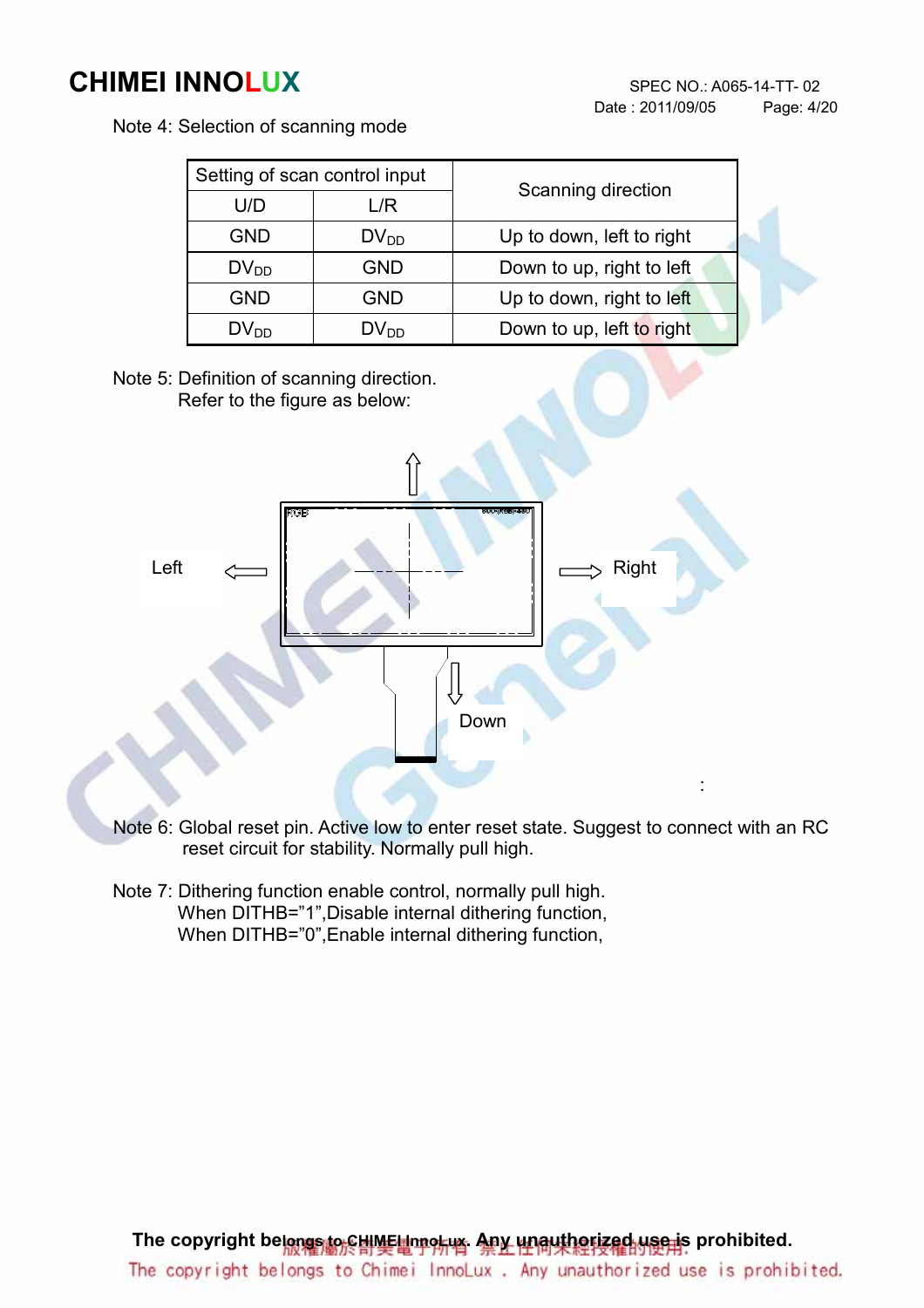# 3. Operation Specifications

| 3.1. Absolute Maximum Ratings |                     |               |             |                         |                    |
|-------------------------------|---------------------|---------------|-------------|-------------------------|--------------------|
| <b>Item</b>                   | <b>Symbol</b>       | <b>Values</b> | <b>Unit</b> |                         |                    |
|                               |                     | Min.          | Max.        |                         | <b>Remark</b>      |
|                               | $DV_{DD}$           | $-0.3$        | 5.0         | V                       |                    |
| Power voltage                 | AV <sub>DD</sub>    | 6.5           | 13.5        | $\vee$                  |                    |
|                               | $V_{GH}$            | $-0.3$        | 40.0        | $\vee$                  |                    |
|                               | $V_{GL}$            | $-20.0$       | 0.3         | $\overline{\mathsf{V}}$ |                    |
|                               | $V_{GH}$ - $V_{GL}$ |               | 40.0        | V                       |                    |
| <b>Operation Temperature</b>  | $T_{OP}$            | $-30$         | 85          | $\overline{C}$          |                    |
| <b>Storage Temperature</b>    | $T_{ST}$            | $-30$         | 85          | $^{\circ}$ C            |                    |
| <b>LED Reverse Voltage</b>    | VR                  |               | 1.2         | $\vee$                  | Each LED<br>Note 2 |
| <b>LED Forward Current</b>    | IF                  |               | 25          | mA                      | Each LED           |

#### 3.1. Absolute Maximum Ratings

Note 1: The absolute maximum rating values of this product are not allowed to be exceeded at any times. Should a module be used with any of the absolute maximum ratings exceeded, the characteristics of the module may not be recovered, or in an extreme case, the module may be permanently destroyed.

Note 2: VR Conditions: Zener Diode 20mA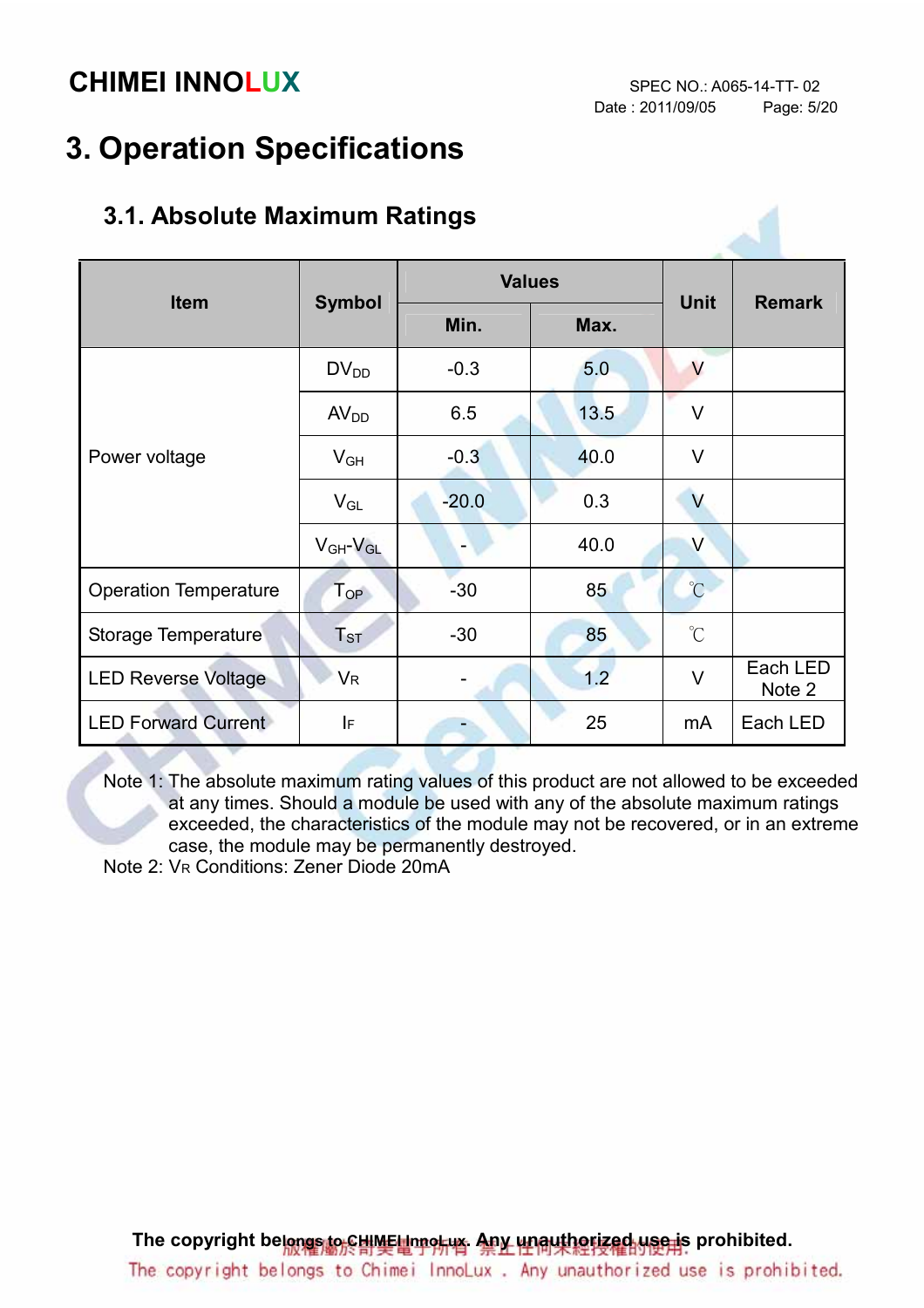#### 3.1.1. Typical Operation Conditions

|                          |                  |                        | <b>Values</b> | <b>Unit</b>            |                         |               |
|--------------------------|------------------|------------------------|---------------|------------------------|-------------------------|---------------|
| <b>Item</b>              | <b>Symbol</b>    | Min.                   | Typ.          |                        |                         | <b>Remark</b> |
|                          | $DV_{DD}$        | 3.0                    | 3.3           | 3.6                    | V                       | Note 2        |
| Power voltage            | AV <sub>DD</sub> | 10.2                   | 10.4          | 10.6                   | $\vee$                  |               |
|                          | $V_{GH}$         | 15.3                   | 16.0          | 16.7                   | $\vee$                  |               |
|                          | $V_{GL}$         | $-7.7$                 | $-7.0$        | $-6.3$                 | V                       |               |
| Input signal voltage     | $V_{COM}$        |                        | 4.0           |                        | $\vee$                  |               |
| Input logic high voltage | $V_{\text{IH}}$  | $0.7$ DV <sub>DD</sub> |               | $DV_{DD}$              | V                       |               |
| Input logic low voltage  | $V_{IL}$         | $\overline{0}$         |               | $0.3$ DV <sub>DD</sub> | $\overline{\mathsf{V}}$ | Note 3        |

Note 1: Be sure to apply  $DV_{DD}$  and  $V_{GL}$  to the LCD first, and then apply  $V_{GH}$ . Note 2:  $DV_{DD}$  setting should match the signals output voltage (refer to Note 3) of customer's system board.

Note 3: DCLK,HS,VS,RESET,U/D, L/R,DE,R0~R7,G0~G7,B0~B7,MOD

#### 3.2.1. Current Consumption

alla c

|                           | <b>Symbol</b>           |                          | <b>Values</b> |      | <b>Unit</b> | <b>Remark</b> |
|---------------------------|-------------------------|--------------------------|---------------|------|-------------|---------------|
| Item                      |                         | Min.                     | Typ.          | Max. |             |               |
|                           | $I_{GH}$                | $\overline{\phantom{a}}$ | 0.6           | 1    | mA          |               |
| <b>Current for Driver</b> | $I_{GL}$                | $\overline{\phantom{0}}$ | 0.6           | 1    | mA          |               |
|                           | IDV <sub>DD</sub>       | $\overline{\phantom{a}}$ | 4             | 10   | mA          |               |
|                           | <b>IAV<sub>DD</sub></b> | -                        | 20            | 50   | mA          |               |

The copyright belongs to CHIME InnoLux. Any unauthorized use is prohibited. The copyright belongs to Chimei InnoLux. Any unauthorized use is prohibited.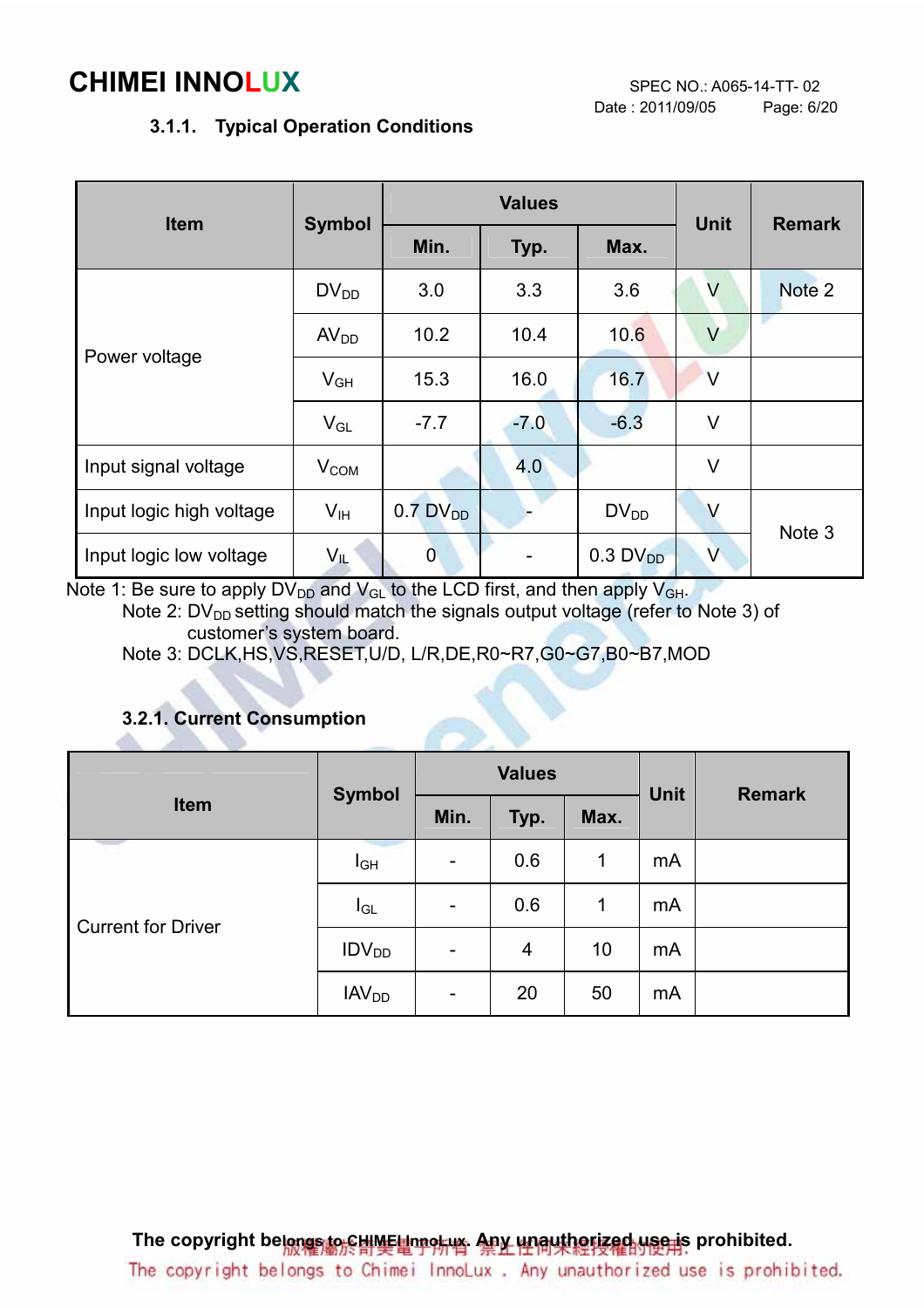#### 3.1.3.Backlight Driving Conditions

|                           |                         |        | <b>Values</b>            | <b>Unit</b> | <b>Remark</b> |        |
|---------------------------|-------------------------|--------|--------------------------|-------------|---------------|--------|
| <b>Item</b>               | <b>Symbol</b>           | Min.   | Typ.                     | Max.        |               |        |
| Voltage for LED backlight | $\mathsf{V}_\mathsf{L}$ |        | 9.3                      |             | V             | Note 1 |
| Current for LED backlight | IL                      |        | 160                      |             | mA            |        |
| <b>LED</b> life time      |                         | 20,000 | $\overline{\phantom{0}}$ |             | Нr            | Note 2 |

Note 1: The LED Supply Voltage is defined by the number of LED at Ta=25°C and  $I<sub>L</sub>$  =160mA.

Note 2: The "LED life time" is defined as the module brightness decrease to 50% original brightness at Ta=25°C and  $I_L$  =160mA. The LED lifetime could be decreased if operating IL is lager than 160mA.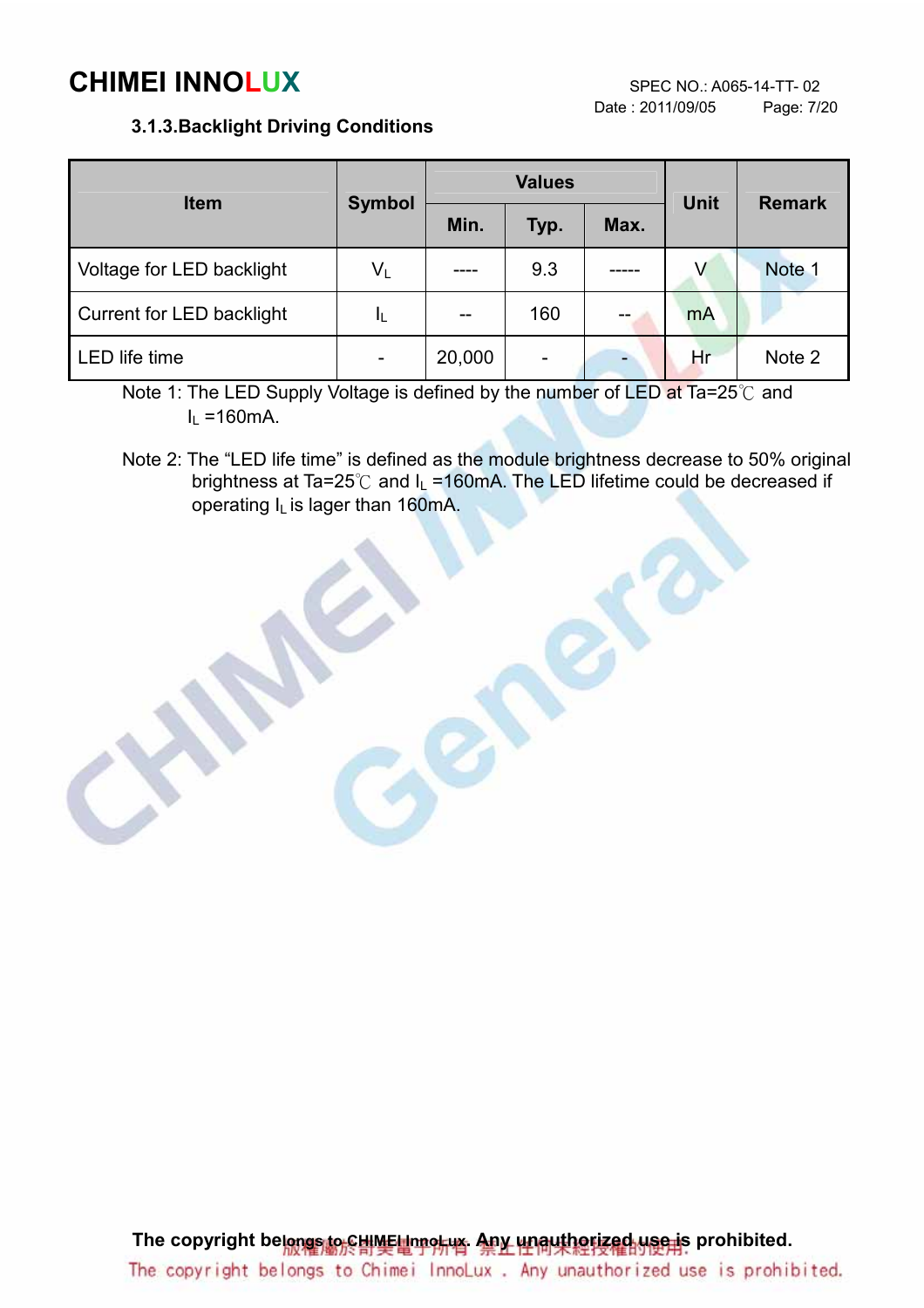#### 3.2. Power Sequence

1. Power on:



#### B/L→Data→VGH→VGL→DV<sub>DD</sub>

Note: Data include DCLK,POL,OEV,CKV,STVU,STVD,STHL,STHR,LD,R0~R5,G0~G5,B0~B5

#### The copyright belongs to CHIMEI InnoLux. Any unauthorized use is prohibited.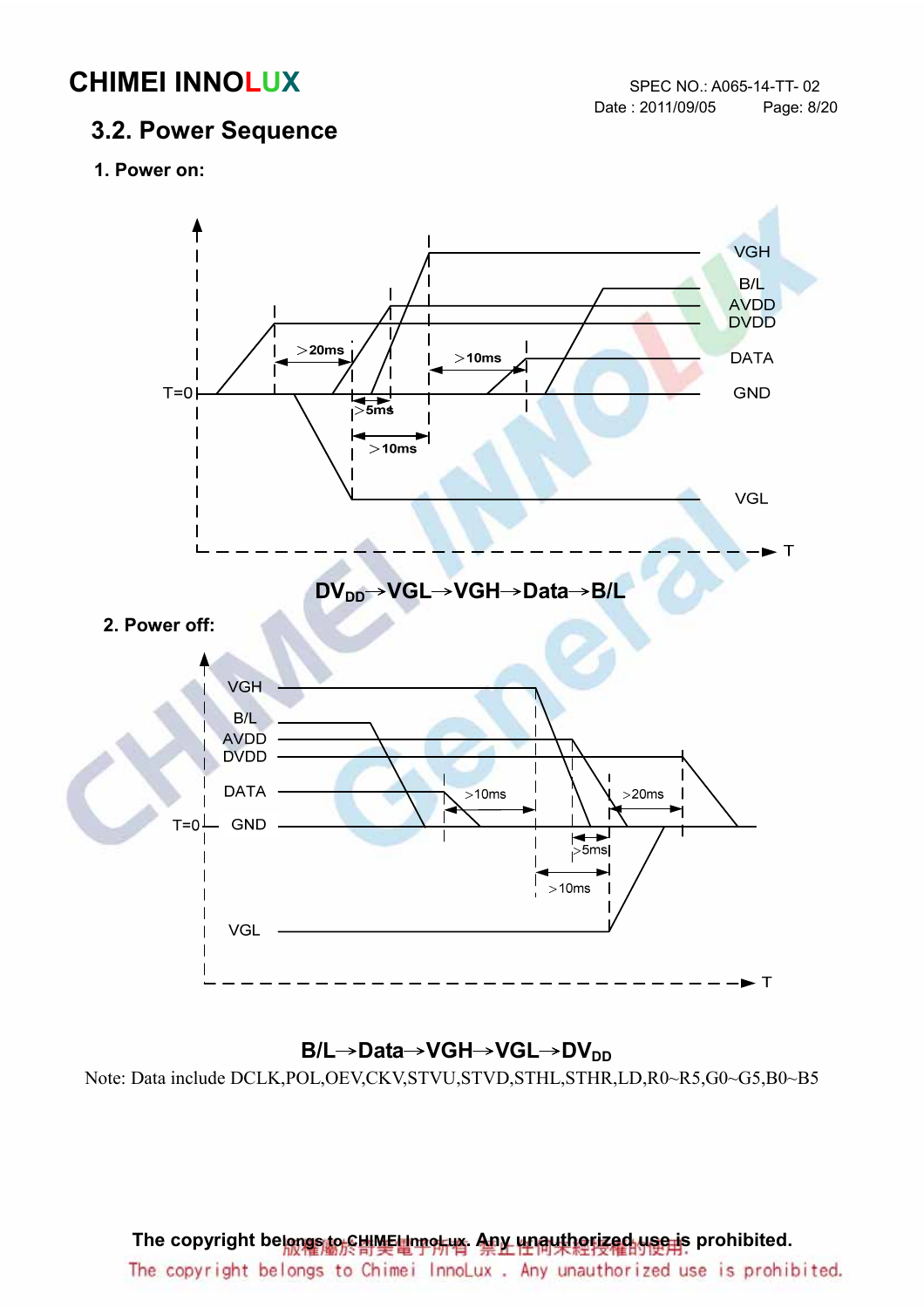### 3.3. Timing Characteristics

#### 3.3.1. Timing Conditions

| <b>Item</b>                         |                  |                | <b>Values</b> |                              | <b>Unit</b> | <b>Remark</b>              |  |
|-------------------------------------|------------------|----------------|---------------|------------------------------|-------------|----------------------------|--|
|                                     | <b>Symbol</b>    | Min.           | Typ.          | Max.                         |             |                            |  |
| HS setup time                       | Thst             | 8              |               |                              | ns          |                            |  |
| <b>HS</b> hold time                 | Thhd             | 8              |               | $\qquad \qquad \blacksquare$ | ns          |                            |  |
| VS setup time                       | T <sub>vst</sub> | 8              |               |                              | ns          |                            |  |
| VS hold time                        | Tyhd             | 8              |               |                              | ns          |                            |  |
| Data setup time                     | Tdsu             | 8              |               |                              | ns          |                            |  |
| Data hole time                      | Tdhd             | 8              |               |                              | ns          |                            |  |
| DE setup time                       | Tesu             | 8              |               |                              | ns          |                            |  |
| DE hole time                        | Tehd             | 8              |               |                              | ns          |                            |  |
| DV <sub>DD</sub> Power On Slew rate | <b>TPOR</b>      |                |               | 20                           | ms          | From 0 to 90%<br>$DV_{DD}$ |  |
| <b>RESET pulse width</b>            | TRst             | $\overline{1}$ |               | $\qquad \qquad \blacksquare$ | ms          |                            |  |
| DCLK cycle time                     | Tcoh             | 20             |               |                              | ns          |                            |  |
| <b>DCLK</b> pulse duty              | Tcwh             | 40             | 50            | 60                           | $\%$        |                            |  |

The copyright belongs to CHIME InnoLux. Any unauthorized use is prohibited. The copyright belongs to Chimei InnoLux. Any unauthorized use is prohibited.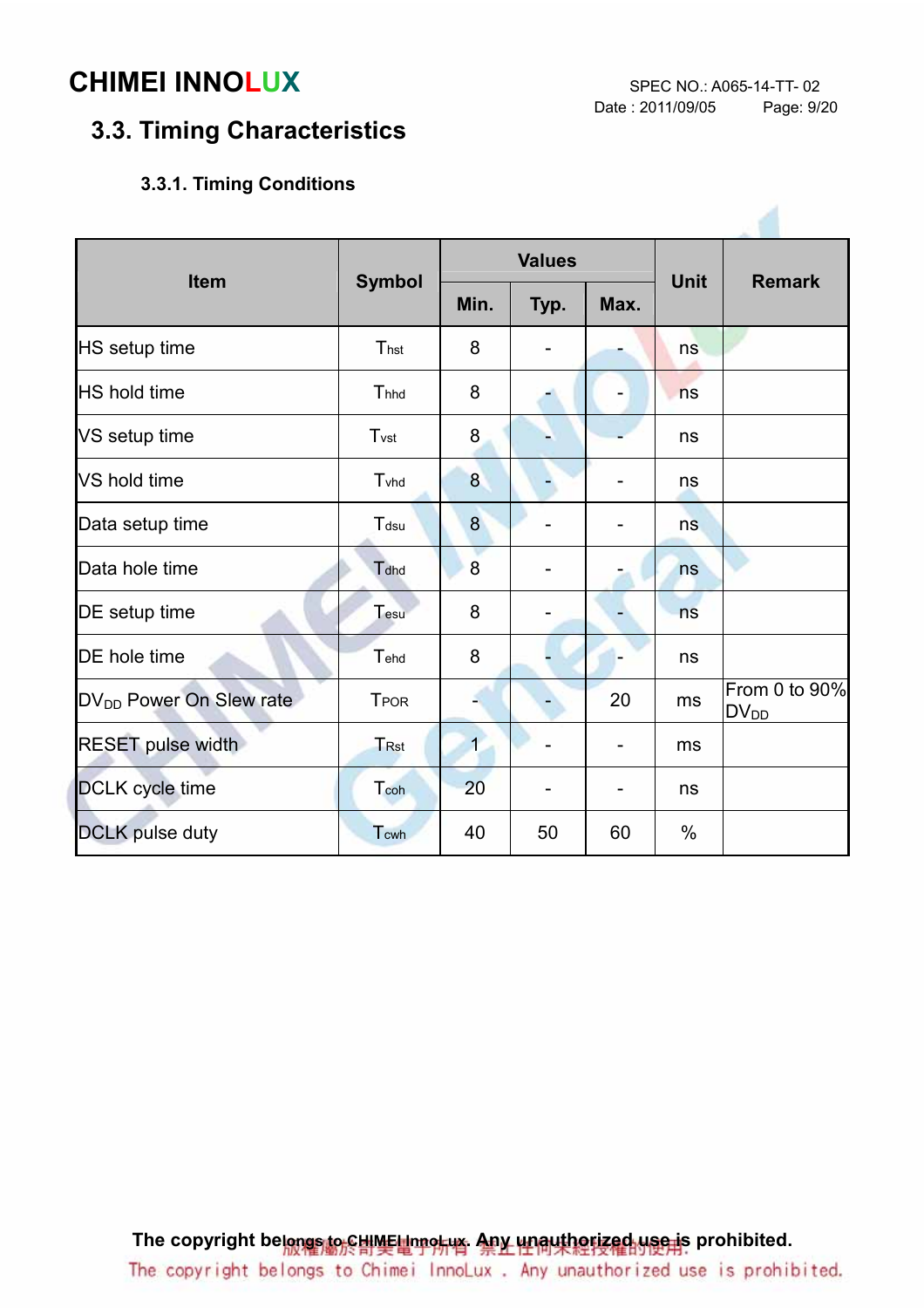#### 3.3.2 Data Input Format





Figure 3. 2 Vertical input timing diagram.

The copyright belongs to CHIMEI InnoLux. Any unauthorized use is prohibited. The copyright belongs to Chimei InnoLux. Any unauthorized use is prohibited.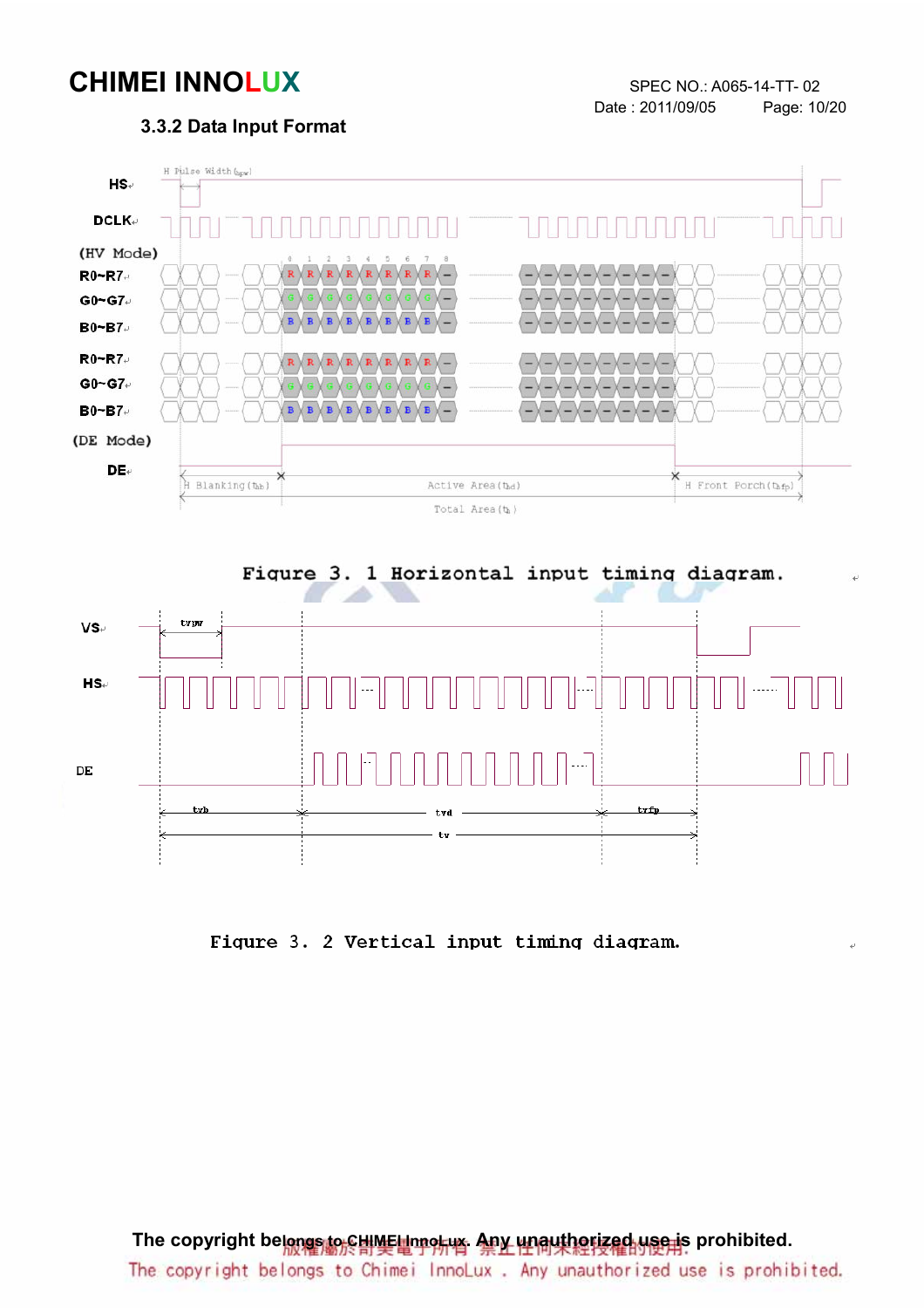Date : 2011/09/05 Page: 11/20

#### 3.3.3. Timing

| <b>Item</b>                |               |      | <b>Values</b> | <b>Unit</b> | <b>Remark</b> |  |
|----------------------------|---------------|------|---------------|-------------|---------------|--|
|                            | <b>Symbol</b> | Min. | Typ.          | Max.        |               |  |
| Horizontal Display Area    | thd           |      | 800           | ۰           | <b>DCLK</b>   |  |
| <b>DCLK Frequency</b>      | fclk          | 26.4 | 33.3          | 46.8        | <b>MHz</b>    |  |
| <b>One Horizontal Line</b> | th            | 862  | 1056          | 1200        | <b>DCLK</b>   |  |
| <b>HS</b> pulse width      | thpw          | 1    |               | 40          | <b>DCLK</b>   |  |
| <b>HS Blanking</b>         | thb           | 46   | 46            | 46          | <b>DCLK</b>   |  |
| <b>IHS Front Porch</b>     | thfp          | 16   | 210           | 354         | <b>DCLK</b>   |  |
|                            |               |      |               |             |               |  |

| <b>Item</b>           | <b>Symbol</b> |                | <b>Values</b> | <b>Unit</b> | <b>Remark</b> |  |
|-----------------------|---------------|----------------|---------------|-------------|---------------|--|
|                       |               | Min.           | Typ.          | Max.        |               |  |
| Vertical Display Area | tvd           |                | 480           |             | <b>TH</b>     |  |
| VS period time        | tv            | 510            | 525           | 650         | <b>TH</b>     |  |
| VS pulse width        | tvpw          | 1              |               | 20          | <b>TH</b>     |  |
| <b>VS Blanking</b>    | tvb           | 23             | 23            | 23          | <b>TH</b>     |  |
| <b>VS Front Porch</b> | tvfp          | $\overline{7}$ | 22            | 147         | TH            |  |

The copyright belongs to CHIME Unnor APY WALLACTIZED upon prohibited. The copyright belongs to Chimei InnoLux. Any unauthorized use is prohibited.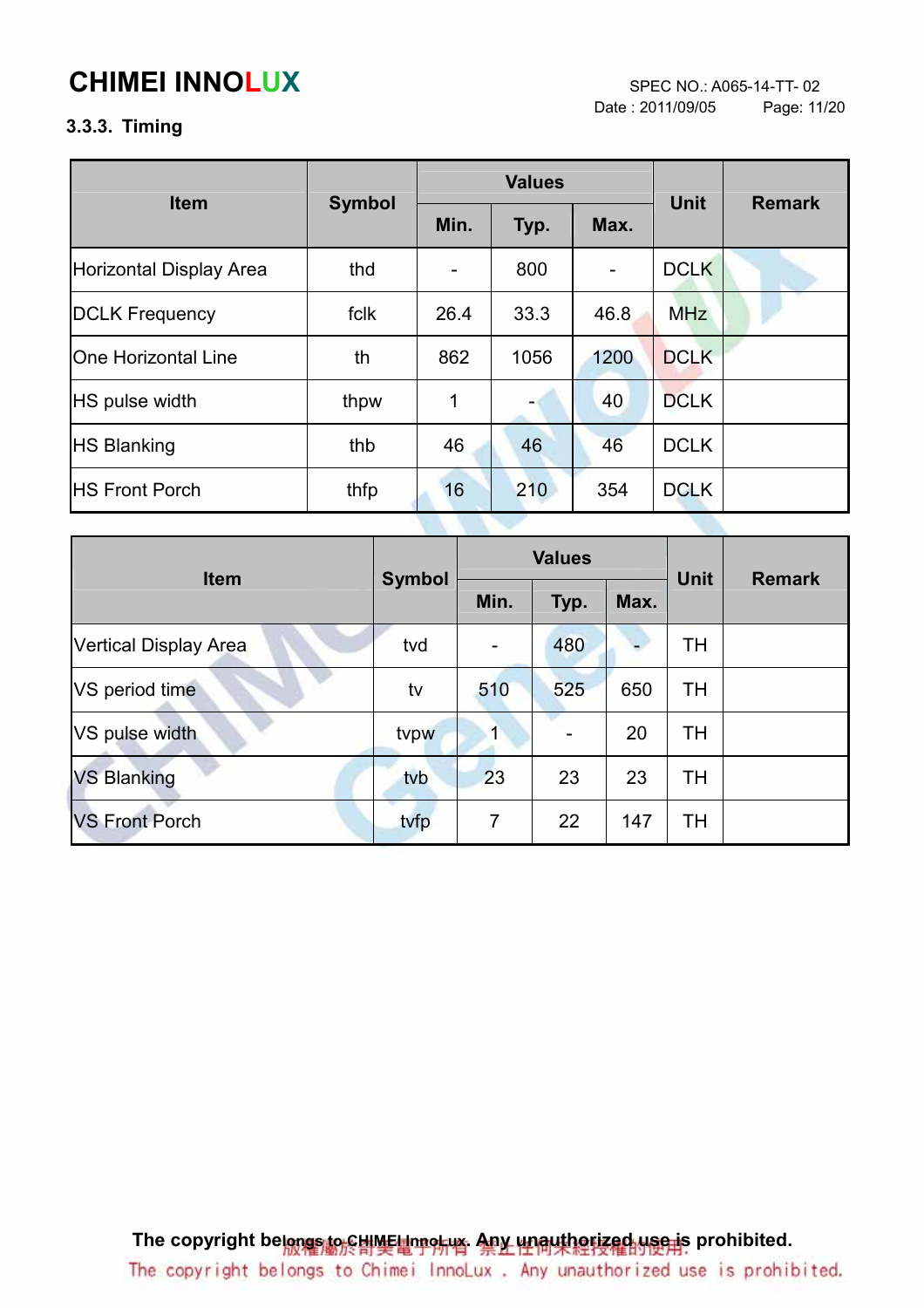# 4. Optical Specifications

| <b>Item</b>                    | <b>Symbol</b>         | <b>Condition</b>                       |      | <b>Values</b> |      | <b>Unit</b>              | <b>Remark</b>     |
|--------------------------------|-----------------------|----------------------------------------|------|---------------|------|--------------------------|-------------------|
|                                |                       |                                        | Min. | Typ.          | Max. |                          |                   |
| Viewing angle<br>$(CR\geq 10)$ | $\theta_L$            | $\Phi$ =180°(9 o'clock)                | 60   | 70            |      | degree                   | Note 1            |
|                                | $\theta_{\mathsf{R}}$ | $\Phi = 0^\circ (3 \text{ o'clock})$   | 60   | 70            |      |                          |                   |
|                                | $\theta_T$            | $\Phi = 90^\circ (12 \text{ o'clock})$ | 40   | 50            |      |                          |                   |
|                                | $\theta_B$            | $\Phi = 270^{\circ}$ (6 o'clock)       | 60   | 70            |      |                          |                   |
| Response time                  | $T_{ON}$              |                                        |      | 10            | 20   | msec                     | Note <sub>3</sub> |
|                                | $T_{OFF}$             |                                        |      | 15            | 30   | msec                     | Note 3            |
| Contrast ratio                 | CR.                   |                                        | 400  | 500           |      |                          | Note 4            |
| Color chromaticity             | $W_X$                 | Normal<br>$\theta = \Phi = 0^{\circ}$  | 0.26 | 0.31          | 0.36 | -                        | Note 2            |
|                                | $W_Y$                 |                                        | 0.28 | 0.33          | 0.38 | $\overline{\phantom{0}}$ | Note 5<br>Note 6  |
| Luminance                      | L                     |                                        | 400  | 500           |      | $\text{cd/m}^2$          | Note 6            |
| Luminance uniformity           | Y <sub>U</sub>        |                                        | 70   | 75            |      | $\%$                     | Note 7            |

Test Conditions:

1. DV<sub>DD</sub> =3.3V, I<sub>L</sub> =160mA (Backlight current), the ambient temperature is  $25^{\circ}$ C.

2. The test systems refer to Note 2.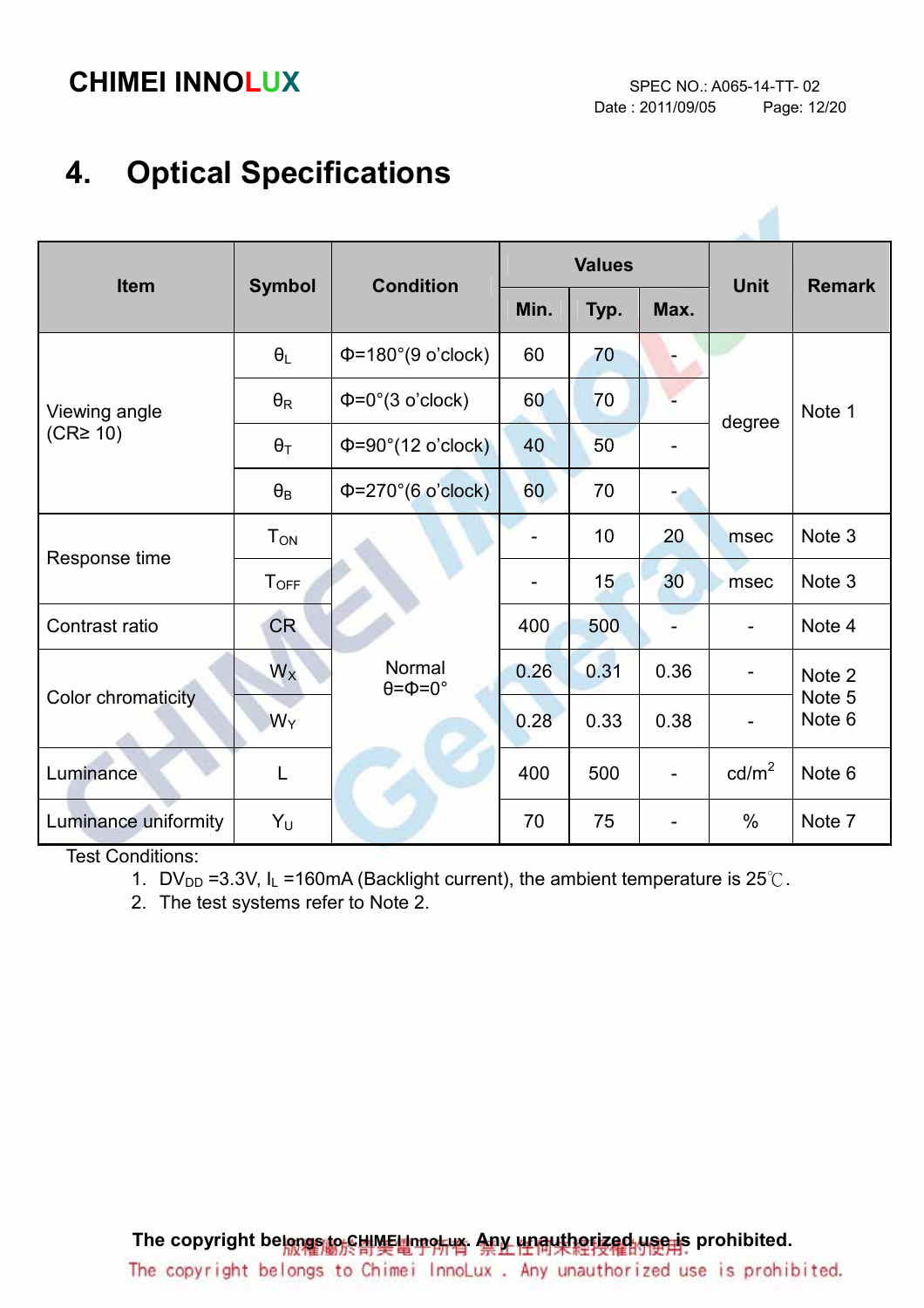Note 1: Definition of viewing angle range





The copyright belongs to CHIMEI InnoLux. Any unauthorized use is prohibited. The copyright belongs to Chimei InnoLux. Any unauthorized use is prohibited.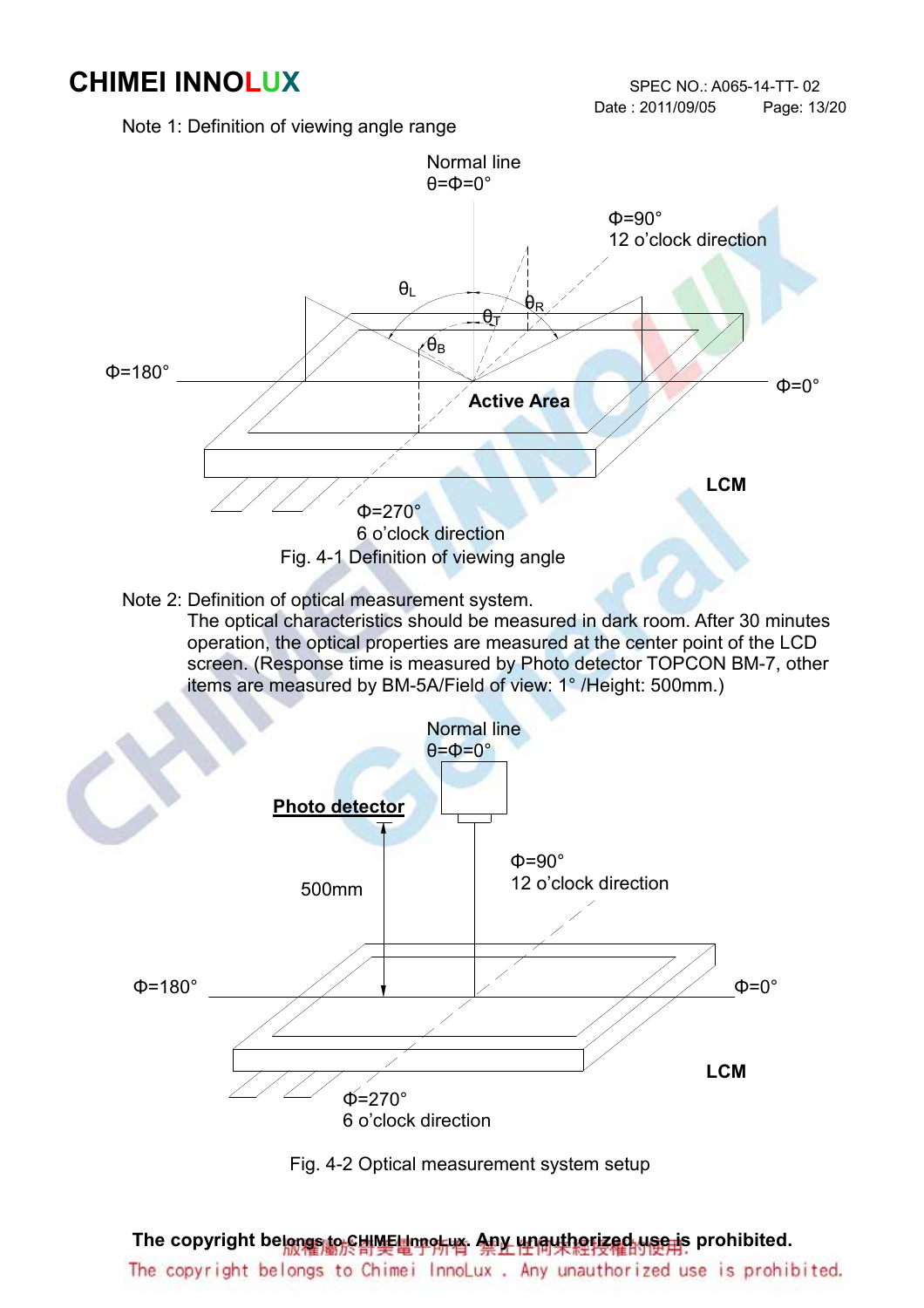Note 3: Definition of Response time

 The response time is defined as the LCD optical switching time interval between "White" state and "Black" state. Rise time  $(T_{ON})$  is the time between photo detector output intensity changed from 90% to 10%. And fall time  $(T<sub>OFF</sub>)$  is the time between photo detector output intensity changed from 10% to 90%.



Note 4: Definition of contrast ratio

.

Contrast ratio (CR) = <u>Luminance measured when LCD</u> on the "Black" state Luminance measured when LCD on the "White" state

Note 5: Definition of color chromaticity (CIE1931) Color coordinates measured at center point of LCD.

Note 6: Definition of luminance: Measured at the center area of the panel when LCD panel is driven at "white" state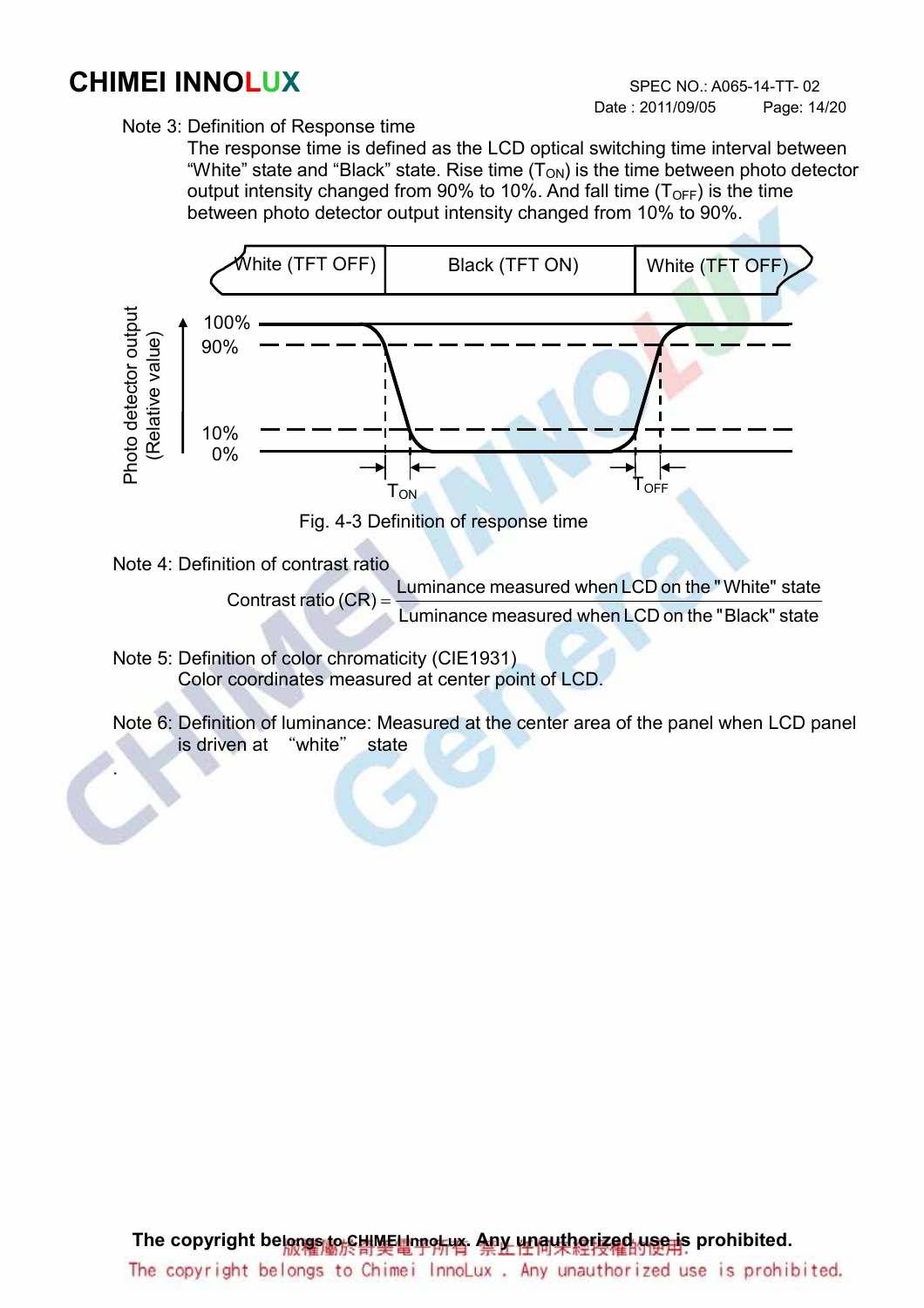Note 7: Definition of Luminance Uniformity

Active area is divided into 9 measuring areas (Refer to Fig. 4-4 ).Every measuring point is placed at the center of each measuring area.



Fig. 4-4 Definition of measuring points

B<sub>max</sub>: The measured maximum luminance of all measurement position.  $B_{\text{min}}$ : The measured minimum luminance of all measurement position.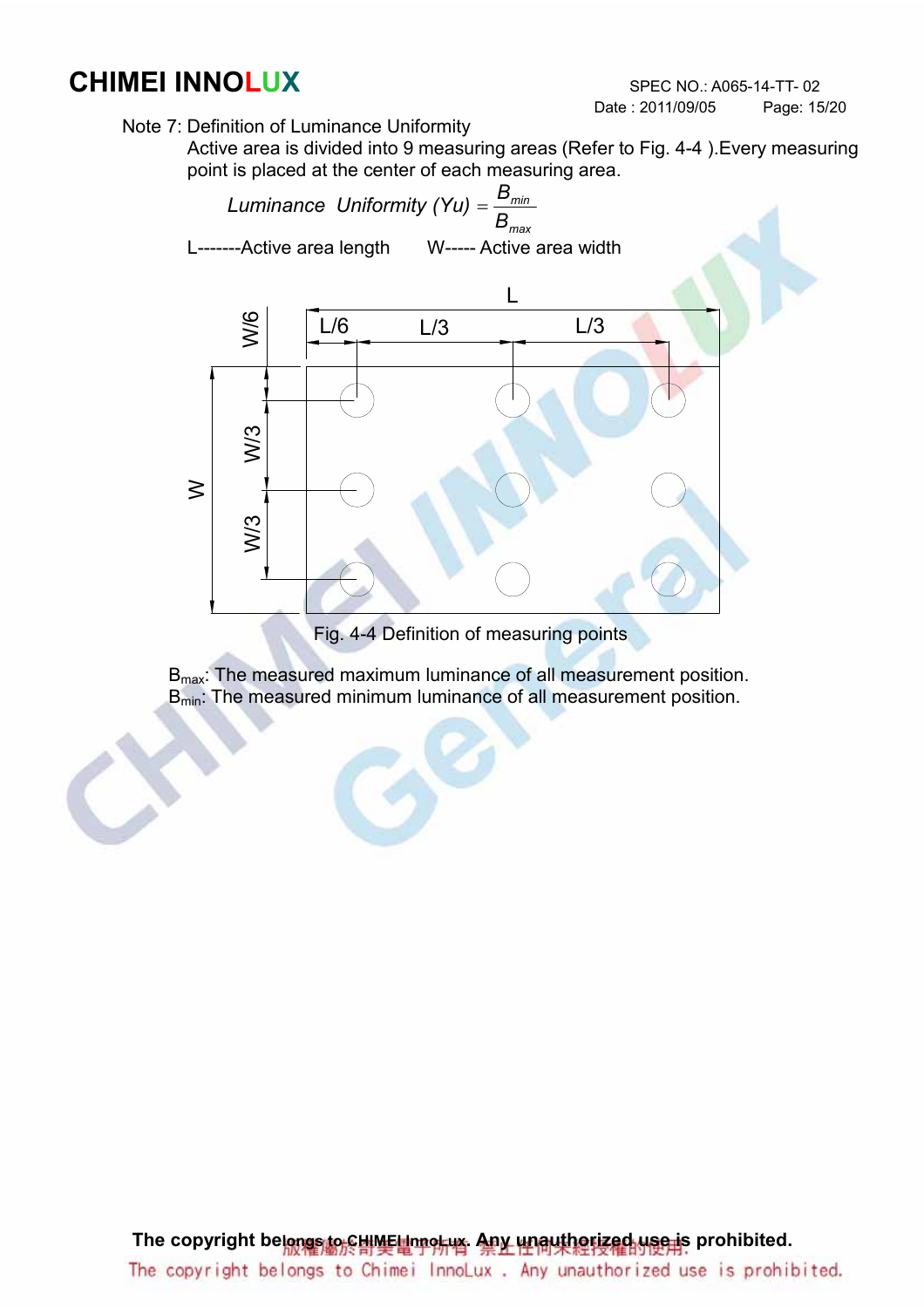# 5. Reliability Test Items

| (Note3)                                     |                                                                                                                                                      |                |                |  |  |  |  |
|---------------------------------------------|------------------------------------------------------------------------------------------------------------------------------------------------------|----------------|----------------|--|--|--|--|
| <b>Item</b>                                 | <b>Test Conditions</b>                                                                                                                               | <b>Remark</b>  |                |  |  |  |  |
| <b>High Temperature Storage</b>             | Ta = $85^\circ$ C                                                                                                                                    | 240 hrs        | Note 1, Note 4 |  |  |  |  |
| Low Temperature Storage                     | Ta = $-30^{\circ}$ C                                                                                                                                 | 240hrs         | Note 1, Note 4 |  |  |  |  |
| <b>High Temperature Operation</b>           | $Ts = 85^{\circ}$                                                                                                                                    | 240hrs         | Note 2, Note 4 |  |  |  |  |
| Low Temperature Operation                   | Ta =- $30^{\circ}$ C                                                                                                                                 | 240hrs         | Note 1, Note 4 |  |  |  |  |
| Operate at High Temperature<br>and Humidity | +60°C, 90%RH max.                                                                                                                                    | <b>240 hrs</b> | Note 4         |  |  |  |  |
| <b>Thermal Shock</b>                        | -30°C/30 min $\sim$ +85°C/30 min for a total 100<br>cycles, Start with cold temperature and end<br>with high temperature                             | Note 4         |                |  |  |  |  |
| <b>Vibration Test</b>                       | Frequency range: 10~55Hz<br>Stroke: 1.5mm<br>Sweep:10Hz~55Hz~10Hz<br>2 hours for each direction of X, Y, Z.<br>(6 hours for total)                   |                |                |  |  |  |  |
| <b>Mechanical Shock</b>                     | 100G 6ms, ±X, ±Y, ±Z 3 times for each<br>direction                                                                                                   |                |                |  |  |  |  |
| <b>Package Vibration Test</b>               | <b>Random Vibration:</b><br>0.015G*G/Hz from 5-200HZ, -6dB/Octave<br>from 200-500HZ<br>2 hours for each direction of X. Y. Z.<br>(6 hours for total) |                |                |  |  |  |  |
| Package Drop Test                           | Height:60 cm<br>1 corner, 3 edges, 6 surfaces                                                                                                        |                |                |  |  |  |  |
| <b>Electro Static Discharge</b>             | ± 2KV, Human Body Mode, 100pF/1500Ω                                                                                                                  |                |                |  |  |  |  |

Note 1: Ta is the ambient temperature of samples.

Note 2: Ts is the temperature of panel's surface.

 Note 3: In the standard condition, there shall be no practical problem that may affect the display function. After the reliability test, the product only guarantees operation, but doesn't guarantee all the cosmetic specification.

Note 4: Before cosmetic and function test, the product must have enough recovery time, at least 2 hours at room temperature.

The copyright belongs to CHIME InnoLux. Any unauthorized use is prohibited.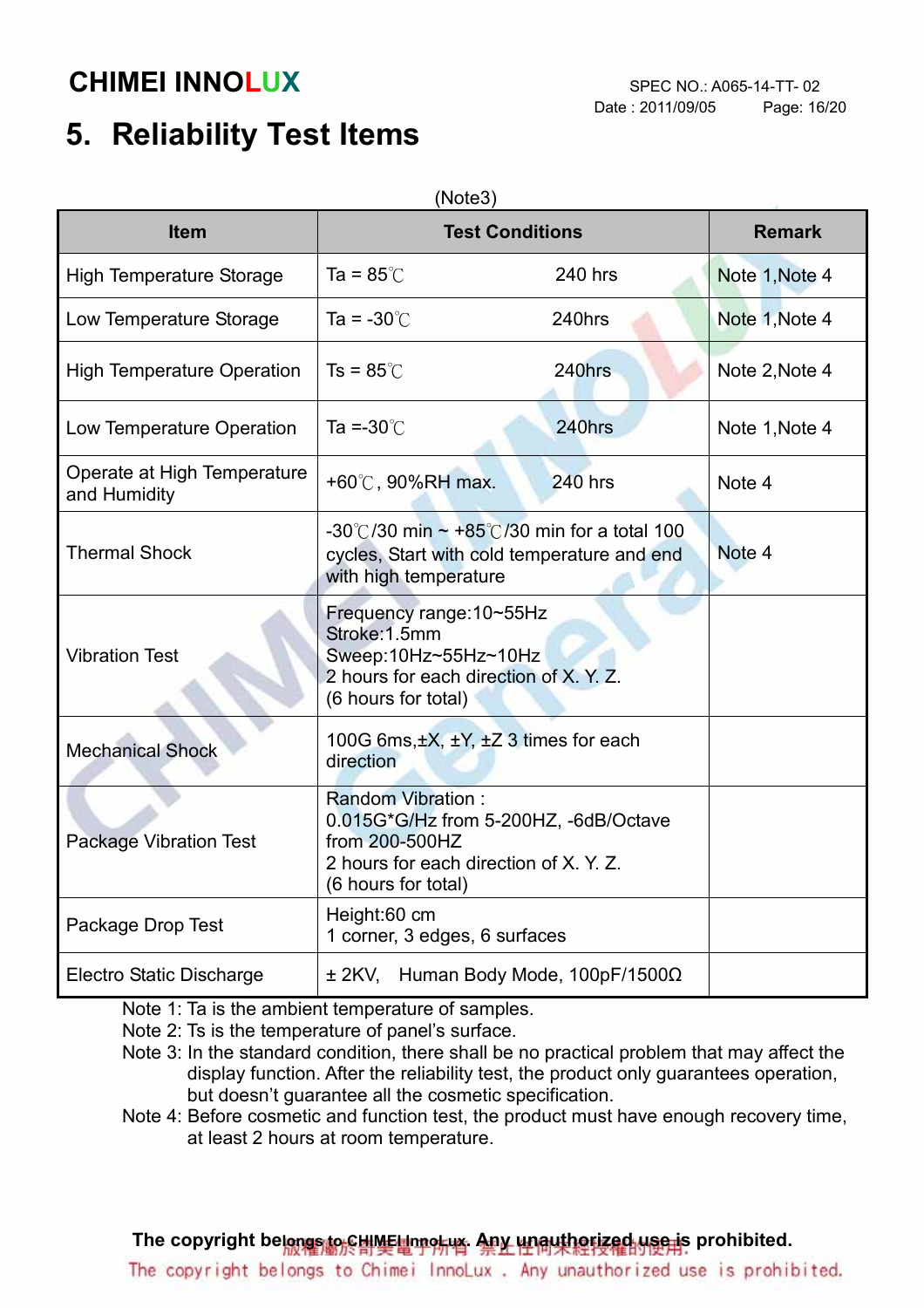# 6. General Precautions

### 6.3. Safety

Liquid crystal is poisonous. Do not put it in your mouth. If liquid crystal touches your skin or clothes, wash it off immediately by using soap and water.

#### 6.4. Handling

1. The LCD panel is plate glass. Do not subject the panel to mechanical shock or to excessive force on its surface.

2. The polarizer attached to the display is easily damaged. Please handle it carefully to avoid scratch or other damages.

3. To avoid contamination on the display surface, do not touch the module surface with bare hands.

4. Keep a space so that the LCD panels do not touch other components.

5. Put cover board such as acrylic board on the surface of LCD panel to protect panel from damages.

6. Transparent electrodes may be disconnected if you use the LCD panel under environmental conditions where the condensation of dew occurs.

7. Do not leave module in direct sunlight to avoid malfunction of the ICs.

### 6.5. Static Electricity

1. Be sure to ground module before turning on power or operating module.

2. Do not apply voltage which exceeds the absolute maximum rating value.

#### 6.6. Storage

1. Store the module in a dark room where must keep at  $25\pm10^{\circ}$  and  $65\%$ RH or less.

2. Do not store the module in surroundings containing organic solvent or corrosive

gas.

3. Store the module in an anti-electrostatic container or bag.

### 6.7. Cleaning

- 1. Do not wipe the polarizer with dry cloth. It might cause scratch.
- 2. Only use a soft sloth with IPA to wipe the polarizer, other chemicals might permanent damage to the polarizer.

The copyright belongs to CHIMEI InnoLux. Any unauthorized use is prohibited.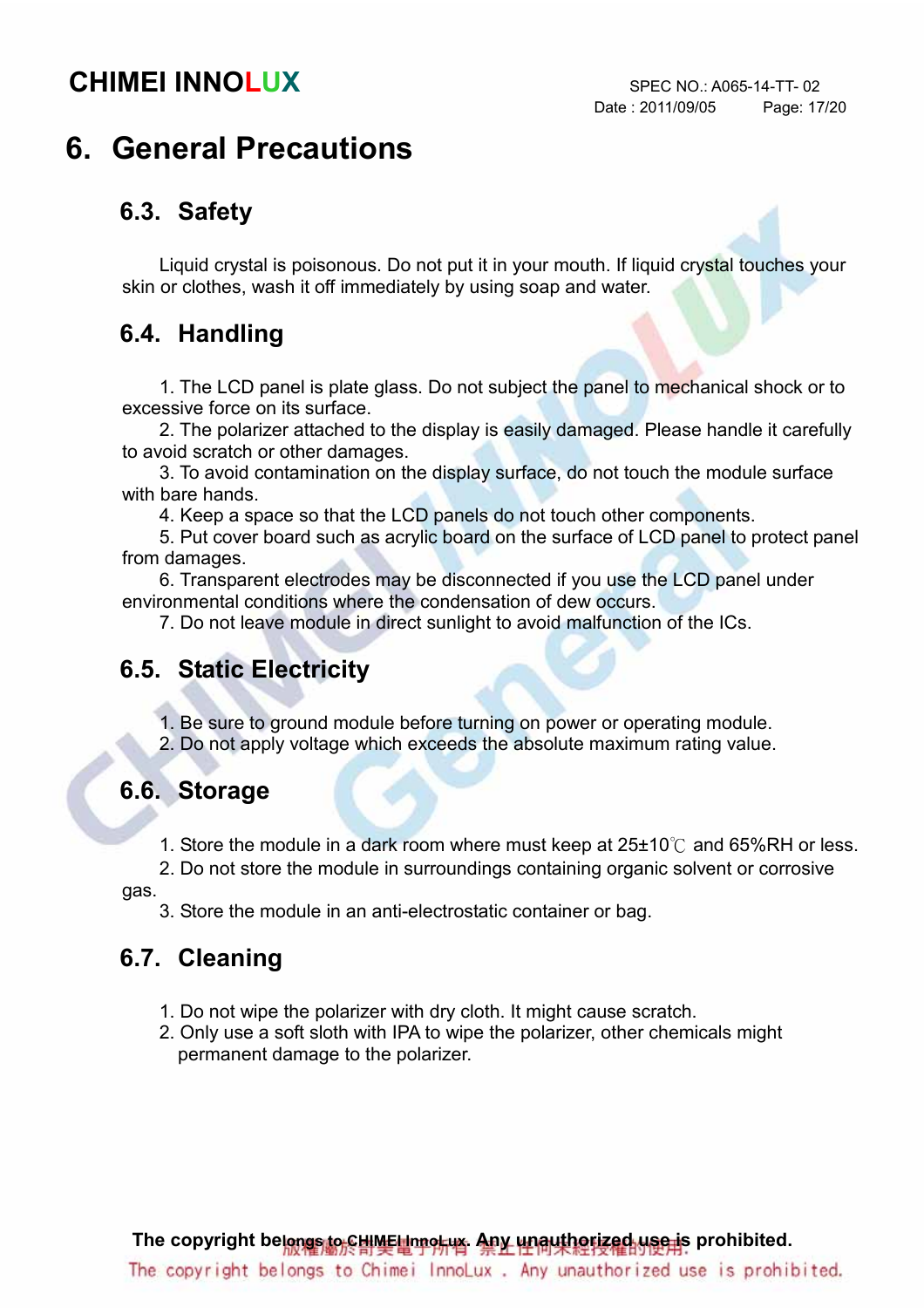# 7. Mechanical Drawing



The copyright belongs to CHIMEI InnoLux. Any unauthorized use is prohibited. The copyright belongs to Chimei InnoLux. Any unauthorized use is prohibited.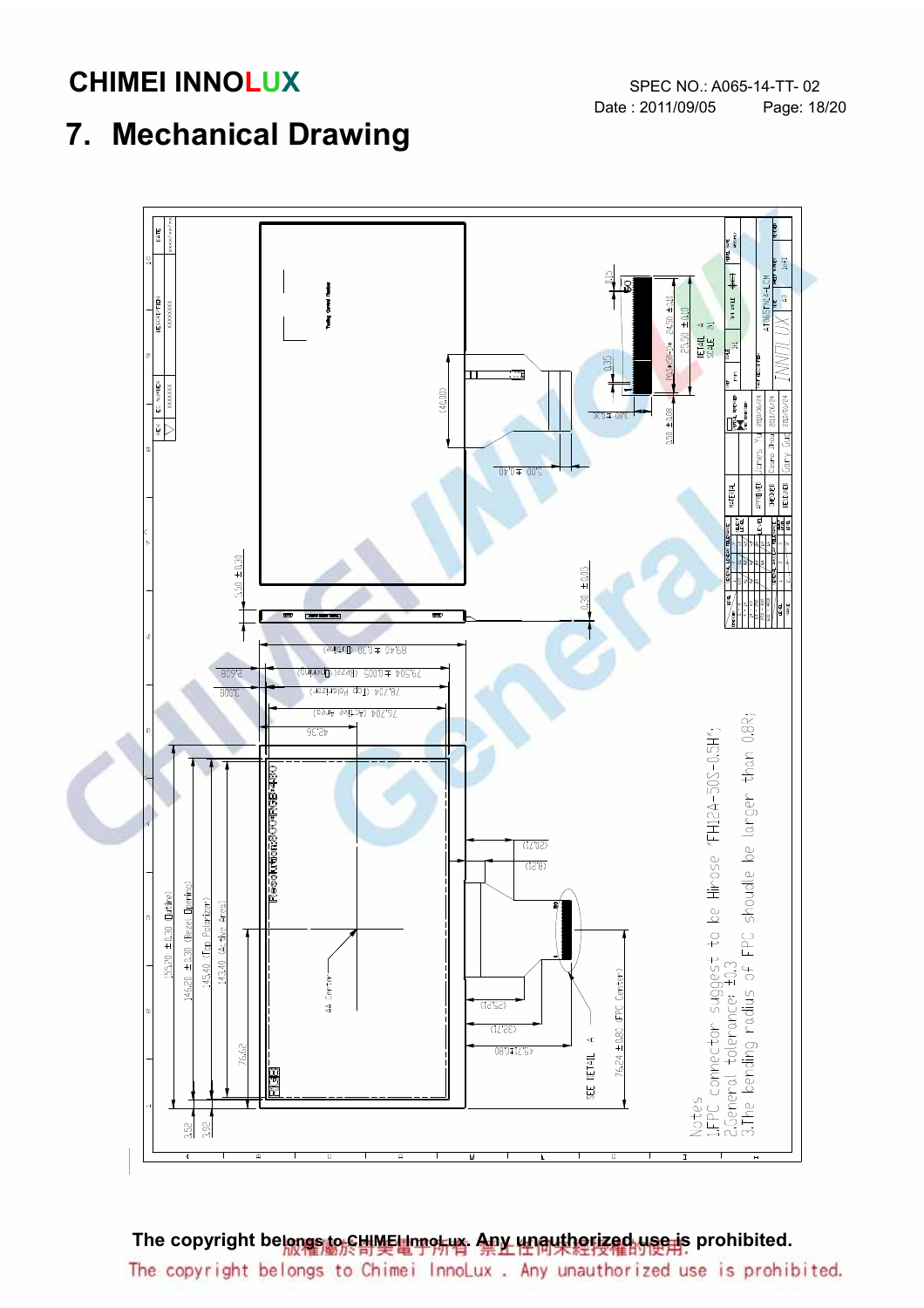# 8. Package Drawing

### 8.1. Packaging Material Table

| No.            | <b>Item</b>          | <b>Model</b><br>(Material)    | Dimensions(mm)                 | <b>Unit</b><br>Weight<br>(kg) | Quantity         | <b>Remark</b> |
|----------------|----------------------|-------------------------------|--------------------------------|-------------------------------|------------------|---------------|
| 1              | <b>LCM</b><br>Module | AT065TN14                     | $155.2 \times 89.4 \times 5.5$ | 0.1269                        | 50pcs            |               |
| $\overline{2}$ | Partition            | <b>BC Corrugated</b><br>paper | $512 \times 351 \times 232$    | 1.332                         | 1set             |               |
| $\overline{4}$ | Corrugated<br>Bar    | <b>B</b> Corrugated<br>paper  | $512 \times 68 \times 33$      | 0.037                         | 4pcs             |               |
| 5              | Dust-Proof<br>Bag    | <b>PE</b>                     | $700 \times 530$               | 0.060                         | 1 <sub>pcs</sub> |               |
| 6              | A/S Bag              | <b>PE</b>                     | 178 × 160                      | 0.002                         | 50pcs            |               |
| $\overline{7}$ | Carton               | Corrugated<br>paper           | $530 \times 355 \times 255$    | 1.100                         | 1pcs             |               |
| 8              | Total weight         |                               | 9.085 $kg \pm 5%$              |                               |                  |               |

# 8.2. Packaging Quantity

Total LCM quantity in Carton: no. of Partition 2 Rows  $\times$  quantity per Row 25 = 50